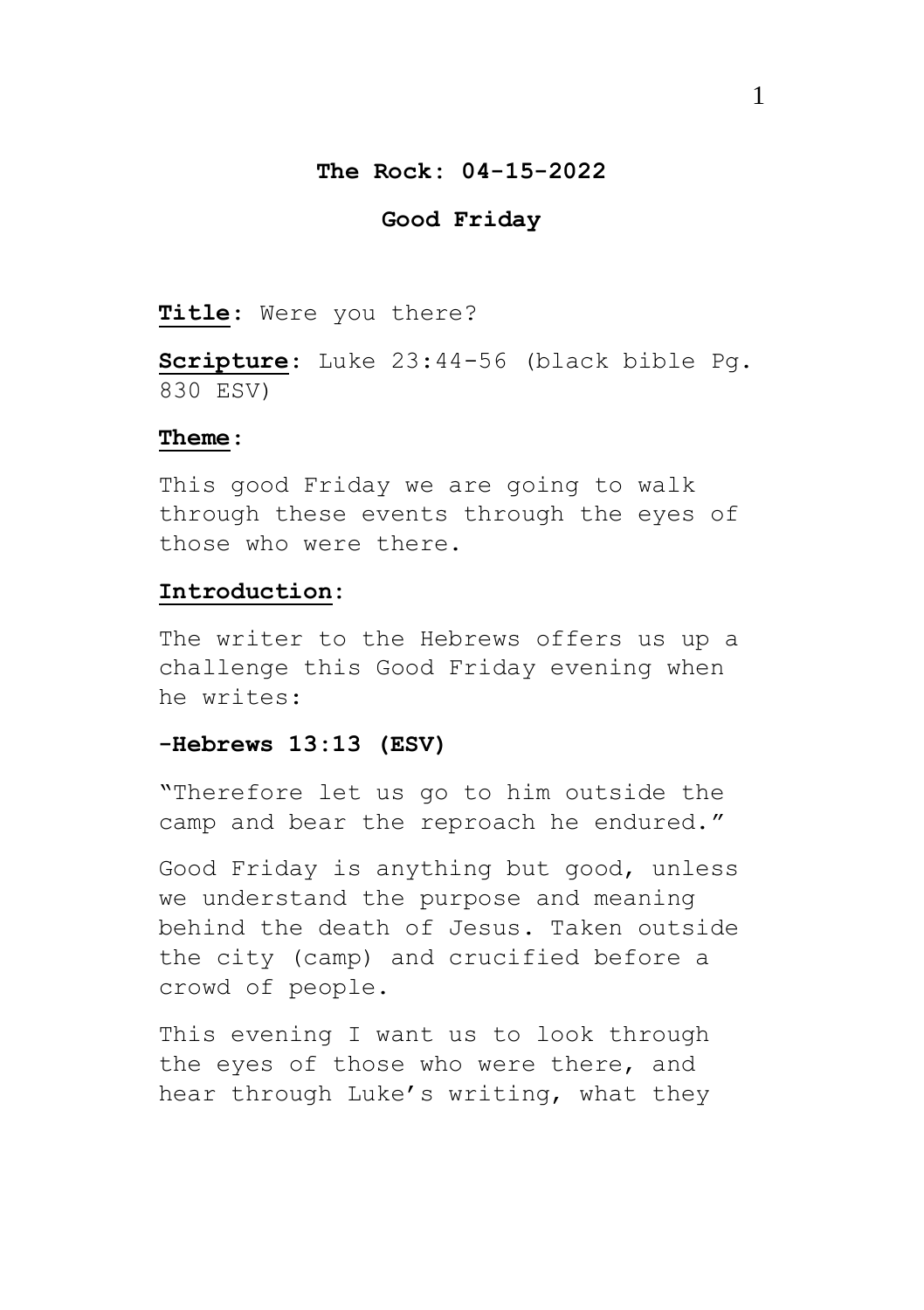saw, how they felt, and what they believed.

It's like an avalanche, and out of control. A down-hill slide to the crash at the bottom of the hill. A singular focus.

Yet, unlike an avalanche, this is not an out of control event of nature. Rather, this scene is a perfectly scripted, God controlled and ordained event.

Designed from the very beginning to destroy death through death itself:

# **-Genesis 3:15 (ESV)**

"I will put enmity between you and the woman, and between your offspring and her offspring; he shall bruise your head, and you shall bruise his heel."

The very beginning of the story finds its fulfillment at the very end of all things.

Death would no longer have its say – but in order for that to be true, death it seemed, would have its day, its final day on that hill, outside the "camp" -where they crucified the God/man who had become such a threat.

### **The Story:**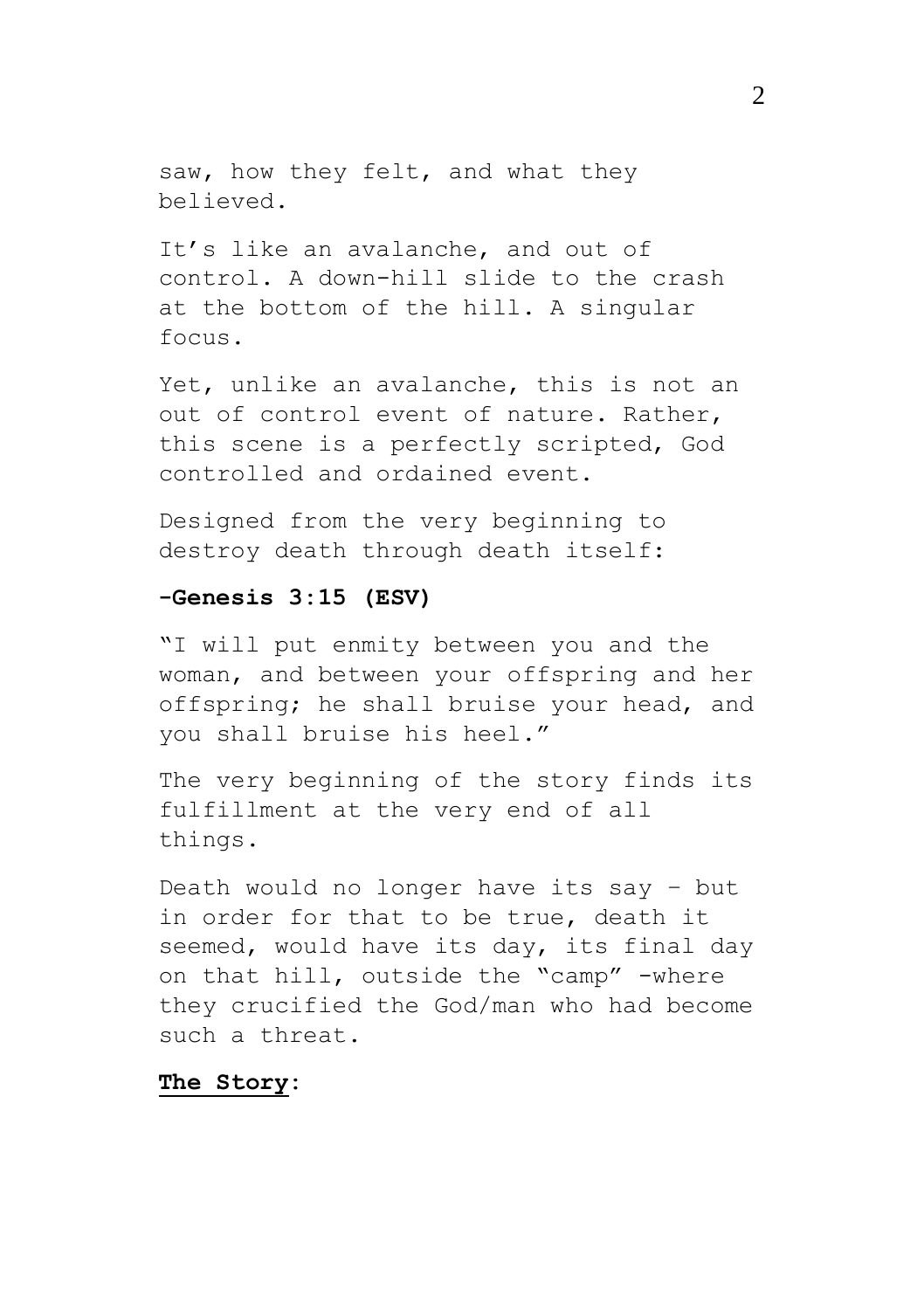Jesus had been tried, mocked, and beaten, literally almost to death. The Romans were good at and had perfected the art of torture and killing.

Mercilessly and far too often with little care or feeling. After-all, power and control were everything. And tyrants will suffer no threats, neither for them who desire and hope for killing, or those who carry out the act.

It's what makes the centurion's response so surprising, so out of place. Darkness has crept in, in the middle of the day, a frightening thing in itself.

## **-Luke 23:44-45 (ESV)**

"It was now about the sixth hour, and there was darkness over the whole land until the ninth hour, while the sun's light failed. And the curtain of the temple was torn in two."

The centurion, posted at the foot of these crosses to keep family and friends away. He would be standing within ear shot and in full view of this ugly scene.

He heard Jesus already speak in a way that was unthinkable. He didn't curse, yell and rail against Rome, not one bit.

Rather, He simply said: "Father, forgive them, they know not what they do."

3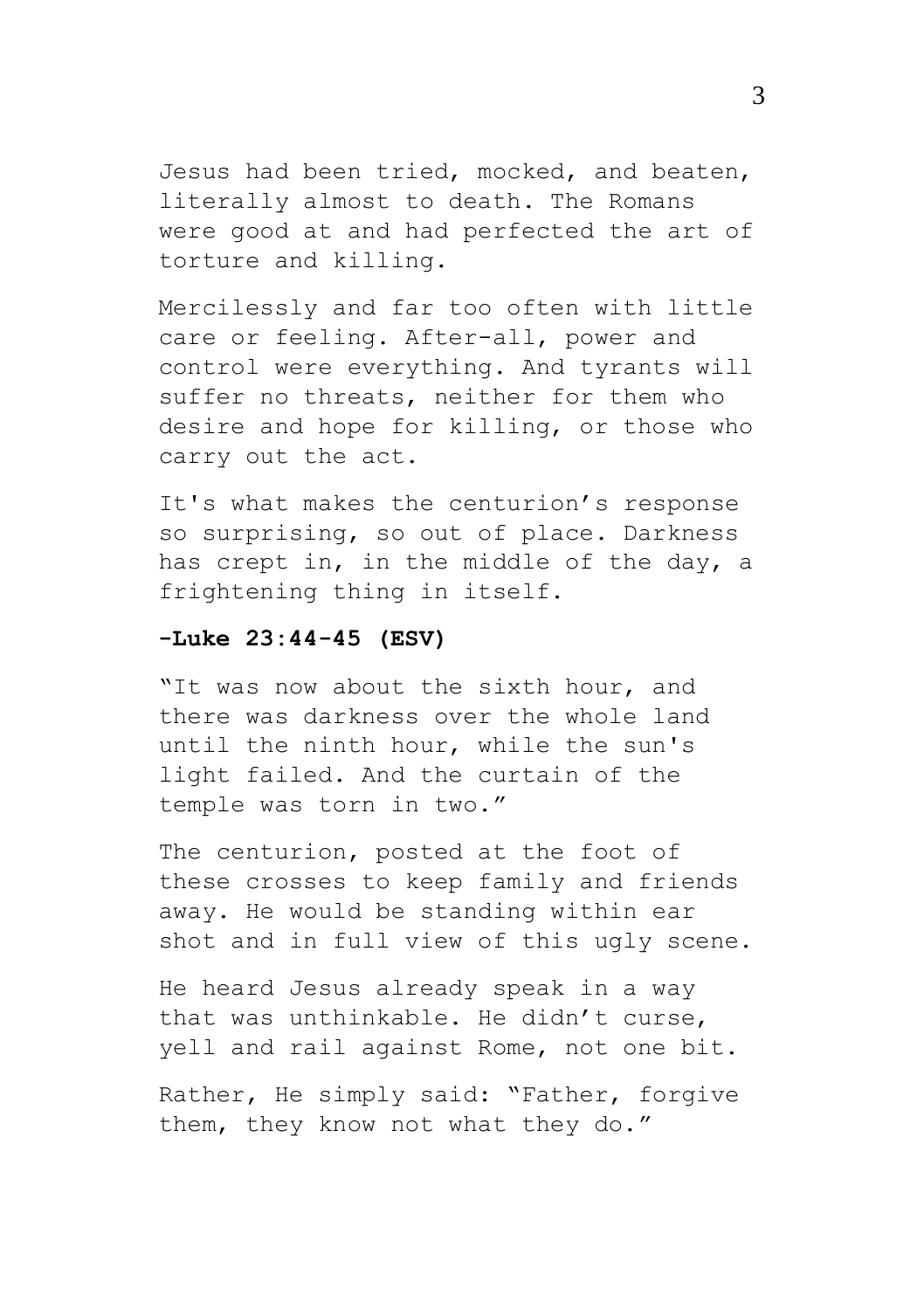That is not how he had seen anyone handle this predicament before. You see, it was the way in which Jesus died that grabbed this battle-hardened warrior.

He had seen death a lot, and most likely he had seen more than his share of crucifixions. After-all, it was Rome's preferred method of torture and death. It intimidated everyone into submission.

# **-Luke 23:46b (ESV)**

"Father, into your hands I commit my spirit!"

He died, fearlessly, and in peace, almost as if this was exactly how it was supposed to be.

The German theologian, Dietrich Bonhoeffer, standing next to the commandant of the camp, and looking at the gallows he was only moments later to walk up upon, shivered as he stood unclothed.

The commandant noticed his shaking and asked: "Are you scared, Bonhoeffer?". His response: "No, simply cold."

Bonhoeffer knew death was not the end, that in just moments he would come face to face with this same Jesus who hung before a Roman centurion. Jesus: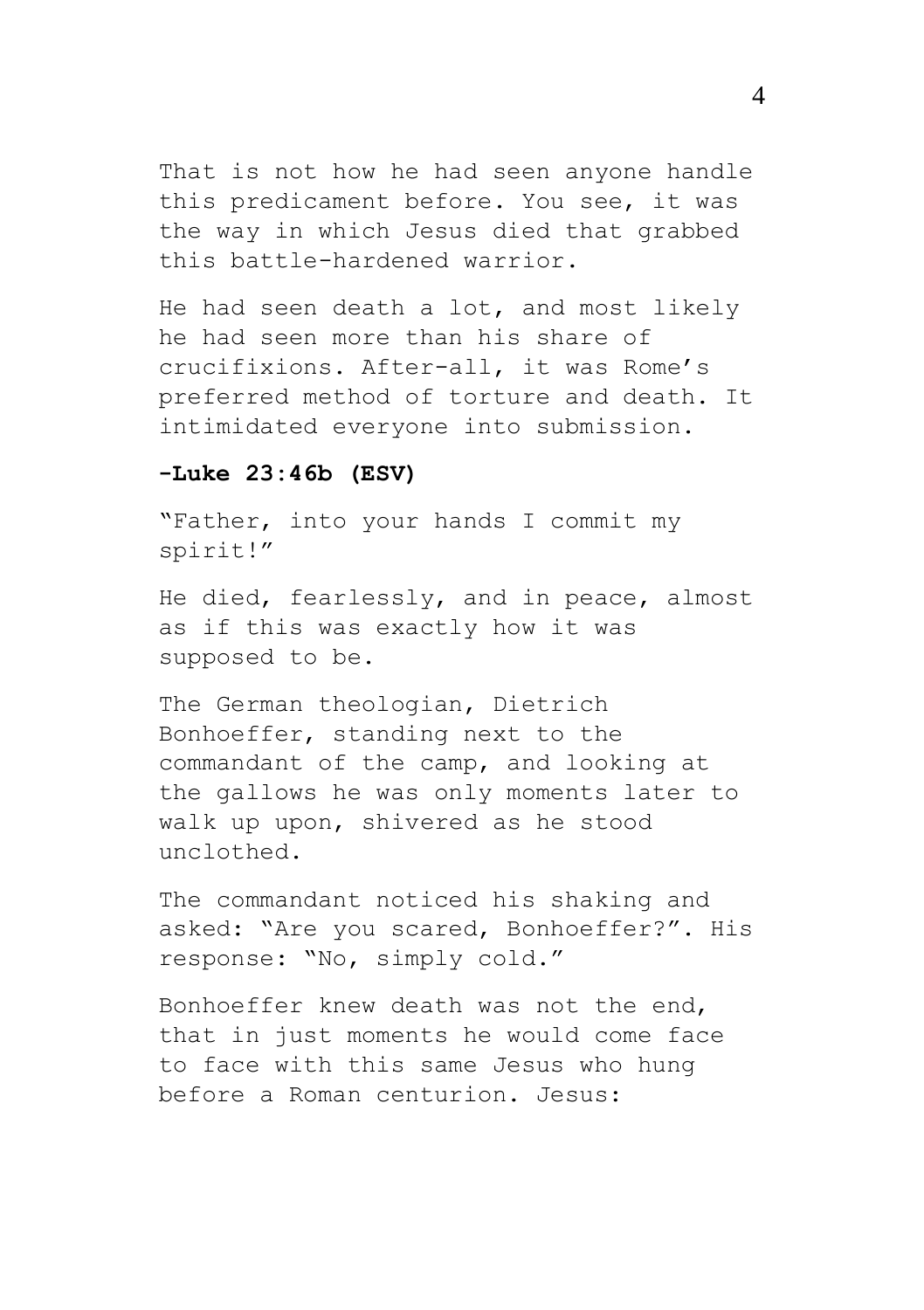# **-Luke 23:46c-47 (ESV)**

"And having said this he breathed his last. Now when the centurion saw what had taken place, he praised God, saying, "Certainly this man was innocent!"

It was the way He died which caused the statement, one of faith. Luke gives us this purposefully. For the word he used here tells us that the centurion genuinely believes that he has just put an innocent man to death.

This confession, Church Swindoll would write, is a declaration of not guilty and therefore, a repentance of his sin. In other words: "I have wronged this man."

The crowds too, gathered for "The spectacle", the show, are affected by how this carpenter from the north died:

#### **-Luke 23:48-49 (ESV)**

"And all the crowds that had assembled for this spectacle, when they saw what had taken place, returned home beating their breasts. And all his acquaintances and the women who had followed him from Galilee stood at a distance watching these things."

J.B. Phillips paraphrase says this: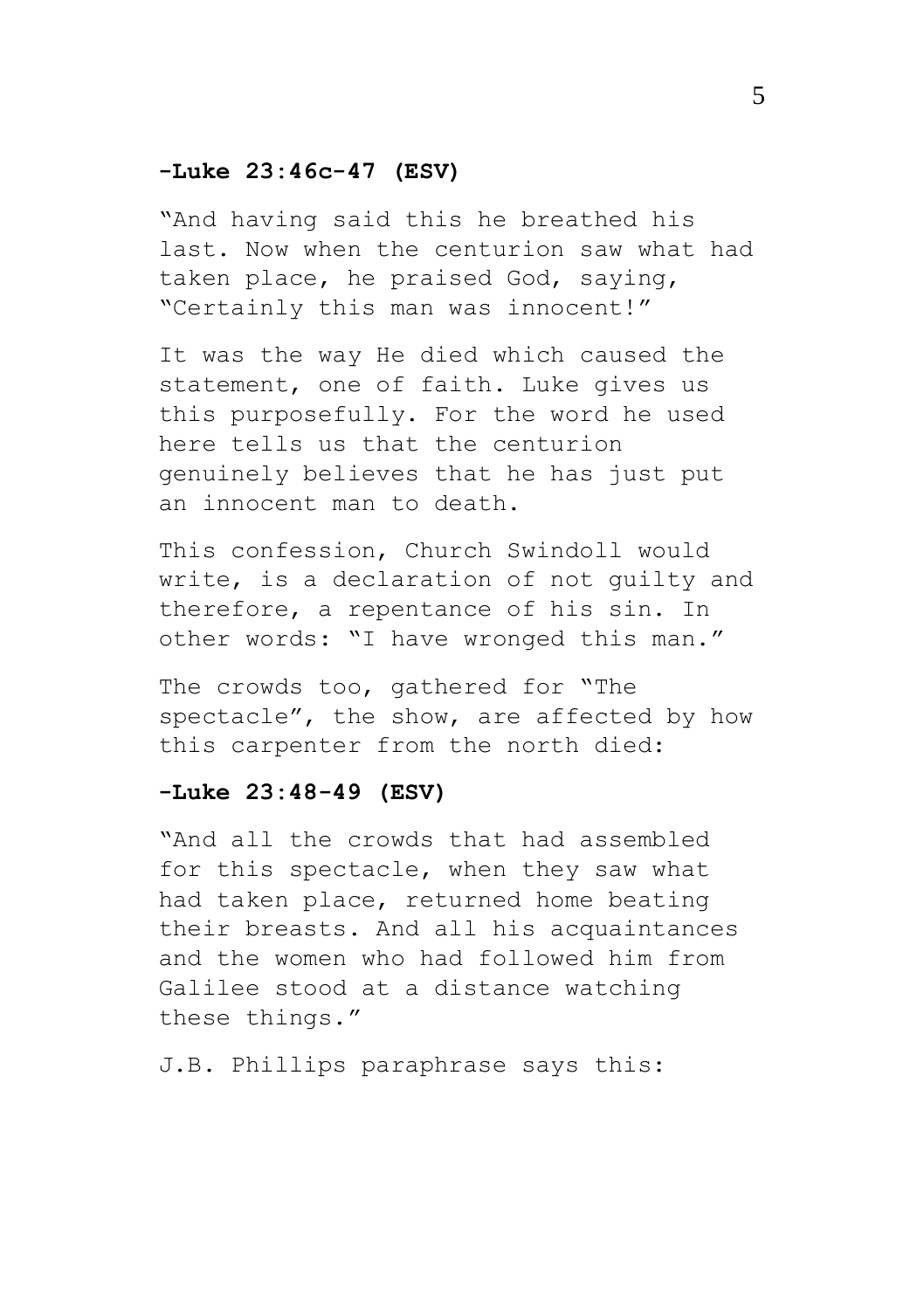"When they saw what happened, went home in deep distress."

Now that the deed was done, and they had eliminated the threat, guilt perhaps grew, doubt and perhaps conviction.

"We are complicit in this -screaming at Him, insulting Him and mocking, caught up in the moment.

But the way He died. Did you hear Him as he looked at us? 'Father, forgive them'. And then, 'Into your hands…'"

These aren't the words of a worried and guilty man afraid of dying. No, they aren't. They went home in deep distress, wondering…

We find too, that not everyone on the ruling council agreed with the rouse that this man be condemned. Perhaps some were not even there, as it only took the votes of 23 out of the 50 plus to condemn a man.

We know of at least two who wanted nothing to do with this, who were unwilling to condemn Him. They were willing to risk their reputation this Friday with their own people, as well as with Rome.

**-Luke 23:50-52 (ESV)**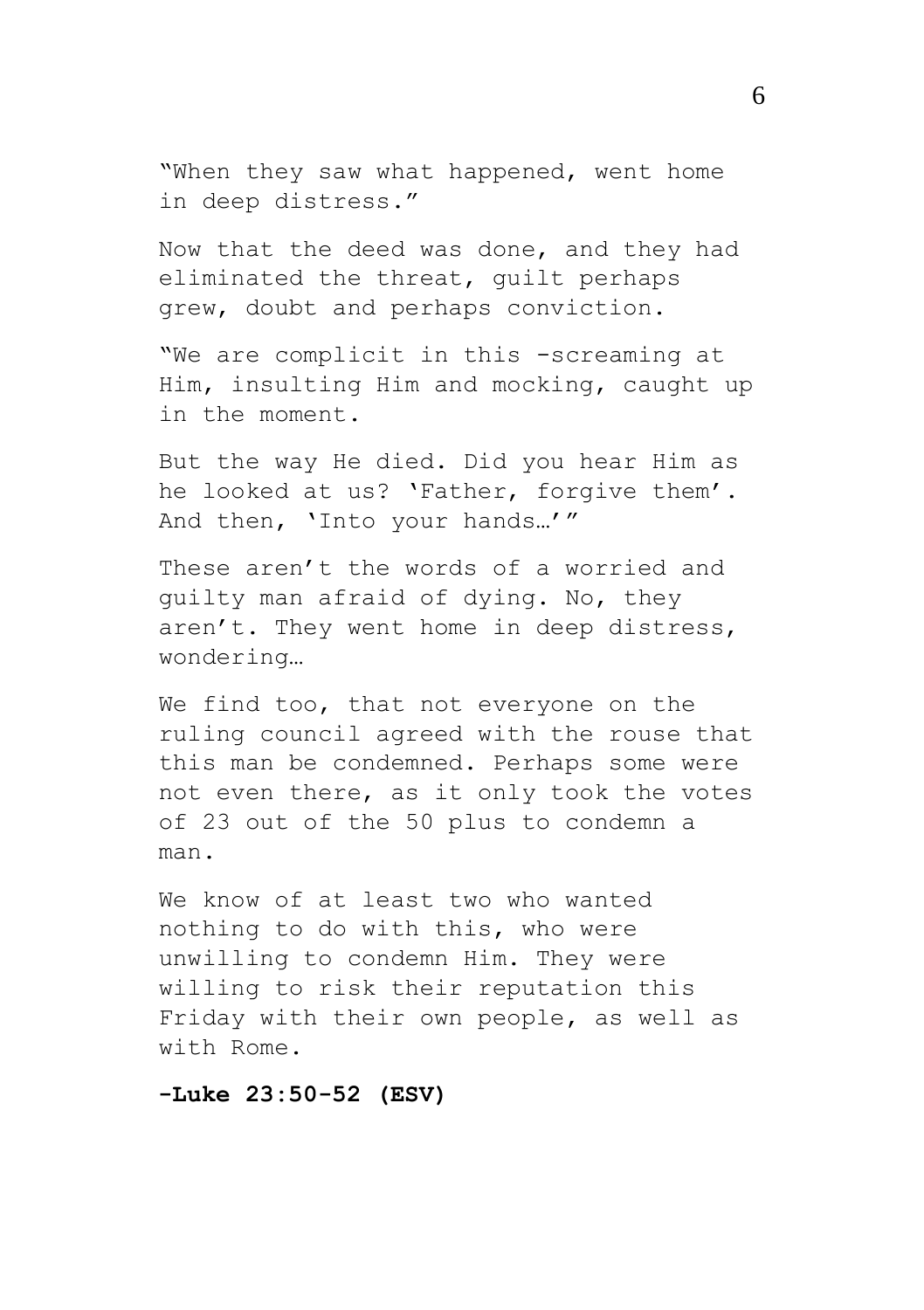"Now there was a man named Joseph, from the Jewish town of Arimathea. He was a member of the council, a good and righteous man, who had not consented to their decision and action; and he was looking for the kingdom of God. This man went to Pilate and asked for the body of Jesus."

John tells us that there was another with Joseph:

### **-John 19:39-40 (ESV)**

"Nicodemus also, who earlier had come to Jesus by night, came bringing a mixture of myrrh and aloes, about seventy-five pounds in weight. So they took the body of Jesus and bound it in linen cloths with the spices, as is the burial custom of the Jews."

Joseph, will offer his brand-new tomb, empty at the moment, as the place to lay His body. Going to Pilate, he asks for Jesus' body.

"He's dead. You've done enough, please let me take Him down and give Him the dignity of a burial, as it is our custom. Please."

This was not normal. Crucified bodies were typically left on display for long periods of time. A horrific example of

7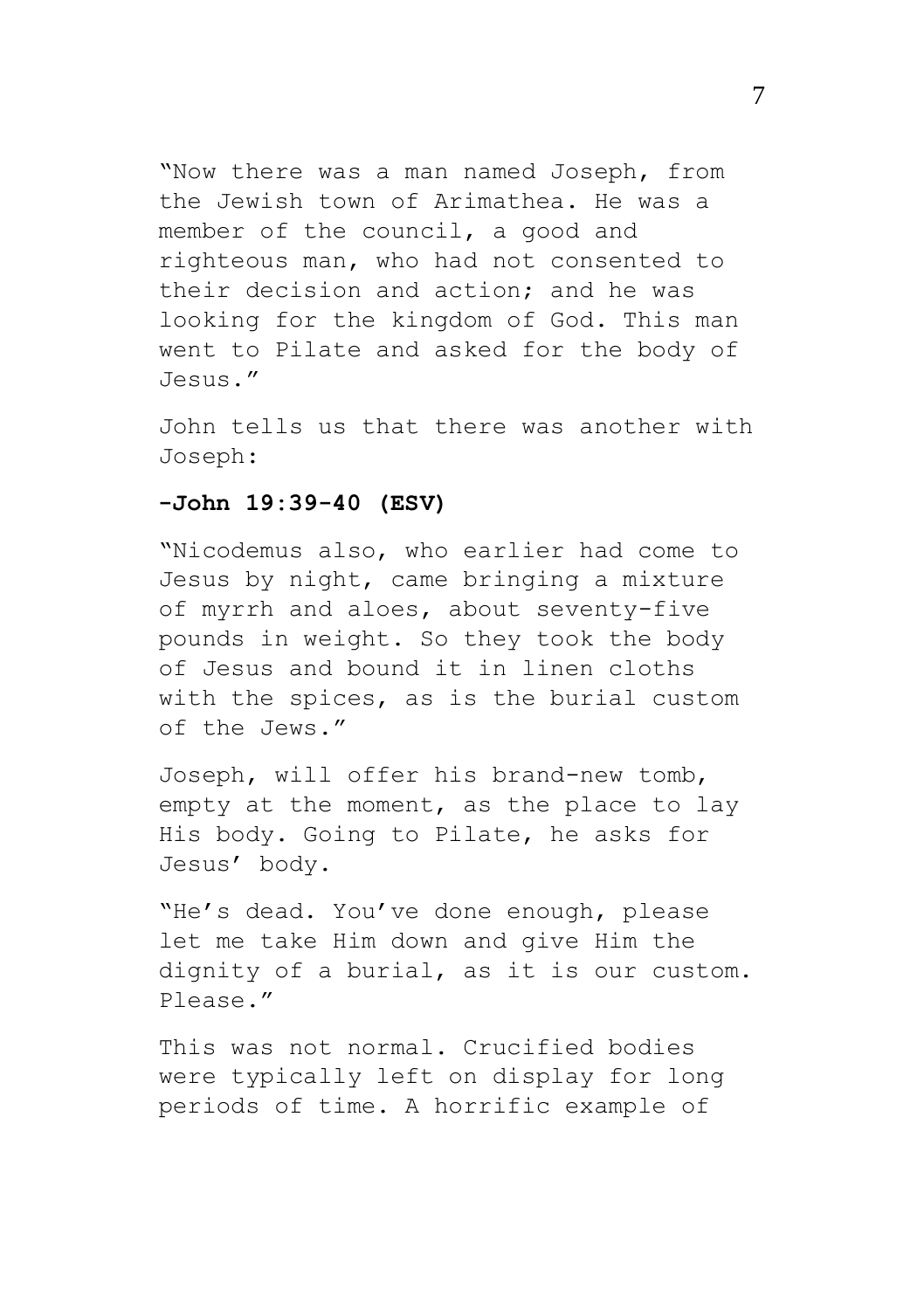what happens to those who rebel against Rome and defy the powers that be.

But Joseph is granted his request, and he and Nicodemus are secret followers of Jesus no more. They took Him, and laid Him in the tomb. With the grave linen and spices, enough to at least begin the proper burial process.

After all, Sabbath was fast approaching, and they needed to seal the tomb.

In the background, weeping and distraught, I am sure, stood the women:

# **-Luke 23:55-56 (ESV)**

"The women who had come with him from Galilee followed and saw the tomb and how his body was laid. Then they returned and prepared spices and ointments. On the Sabbath they rested according to the commandment."

They needed to know where they had put their LORD, their friend Jesus.

Every gospel writer, every single one, said that the women SAW where Jesus was put- this is important. They were not deluded, crazy, emotionally charged with grief that Sunday morning and went to the wrong tomb. NO!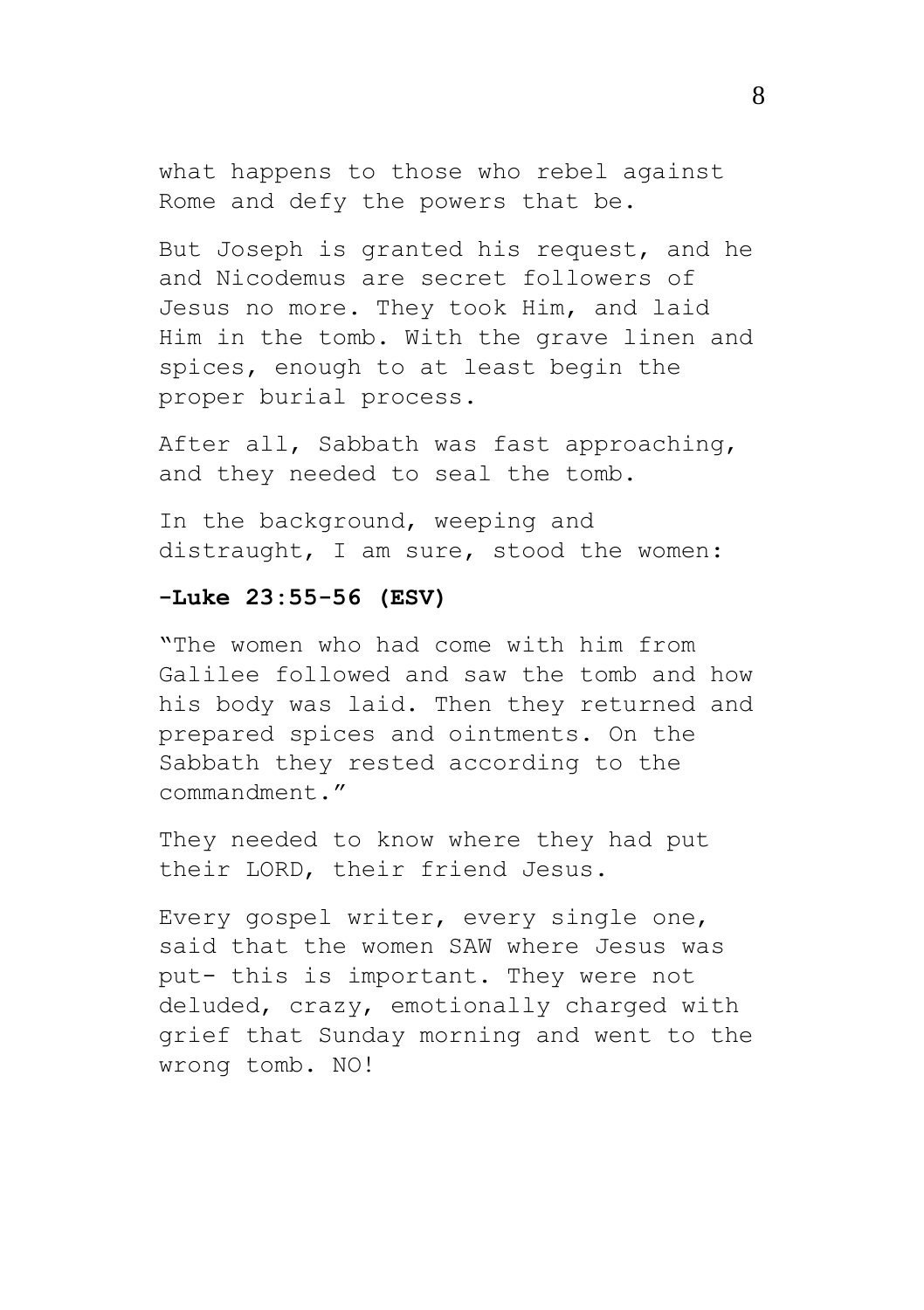They saw, and they remembered where. Why? Because Jesus was their LORD, Jesus was their master, Jesus was their friend.

Rockhill cemetery is a very large cemetery in my home town of Foxboro MA. Yet, years can pass and often do, yet with eyes closed I can tell you where both family plots are, right where my family is buried.

Why? Because they are my family, and my friends.

These ladies would never forget! Emblazoned upon their minds and hearts, not only were the day's events, but also where Joseph and Nicodemus had put their Jesus.

Sabbath was fast approaching, and they had work to do also. More spices, more ointment was needed for Jesus the moment Sabbath was over.

He was dead after all, and they had no expectation that His condition would change. Crucified, dead, and now, buried.

For them, and all who were there that day, they knew: Dead people stay dead, and that behind that stone, Jesus lay there, in the tomb.

Nothing at all at that moment made any sense -But it would…

9